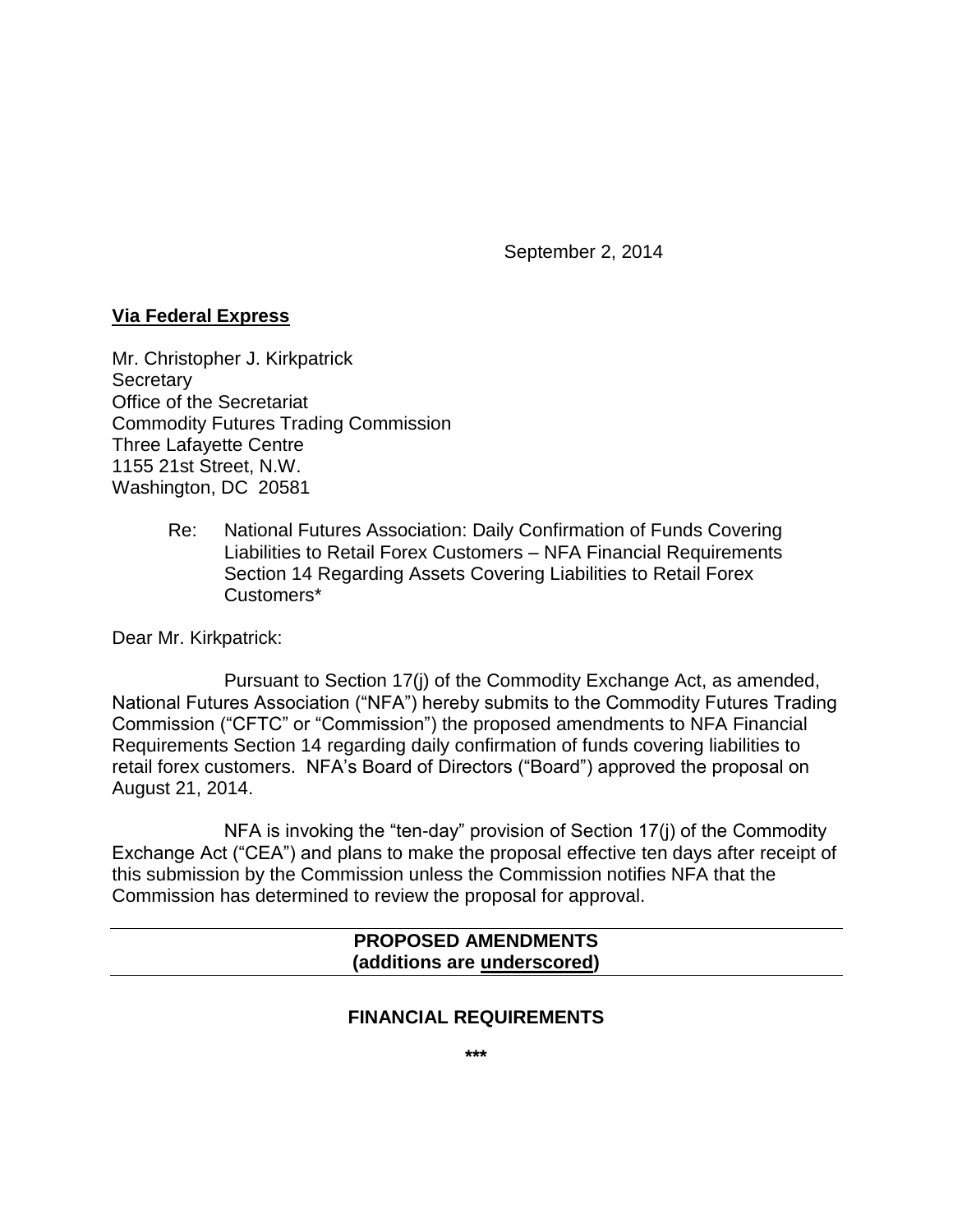Mr. Christopher J. Kirkpatrick September 2, 2014

## **SECTION 14. ASSETS COVERING LIABILITIES TO RETAIL FOREX CUSTOMERS.**

**\*\*\***

(f) Each Forex Dealer Member must instruct each qualifying institution, as required by NFA, holding assets used to cover the Forex Dealer Member's liabilities to its retail forex customers under subsection (a), to report the balances in the Forex Dealer Member's account(s) to NFA or a third party designated by NFA in the form and manner prescribed by NFA.

(g) In addition to the requirements of subsections (c), (d) and (e), in order to be an acceptable qualifying institution to hold assets used to cover a Forex Dealer Member's liabilities to its retail forex customers identified in subsection (a), the qualifying institution must report the balances in the Forex Dealer Member's account(s) held at the qualifying institution to NFA or a third party designated by NFA in the form and manner prescribed by NFA.

# **EXPLANATION OF PROPOSED AMENDMENTS**

NFA Financial Requirements Section 4 requires FCMs that hold customer segregated funds, secured amount funds and cleared swaps customer collateral (collectively "customer segregated funds") to instruct depositories holding customer segregated funds to report the balances in all customer segregated funds accounts on a daily basis to NFA or a third party designated by NFA. Depositories must report the balances in these accounts in order to be considered an acceptable depository to hold customer segregated funds. NFA receives daily customer segregated fund balances from banks, clearing FCMs and designated clearing organizations.

Although FDMs are not subject to the Commodity Exchange Act's segregation requirements for funds deposited by retail forex customers, both the Commission's regulations and NFA Financial Requirements Section 14 require FDMs to calculate daily the amount owed to customers for forex transactions and to hold assets equal to or in excess of that amount at one or more qualifying institutions in the United States or money center countries. NFA believes that it is an important customer